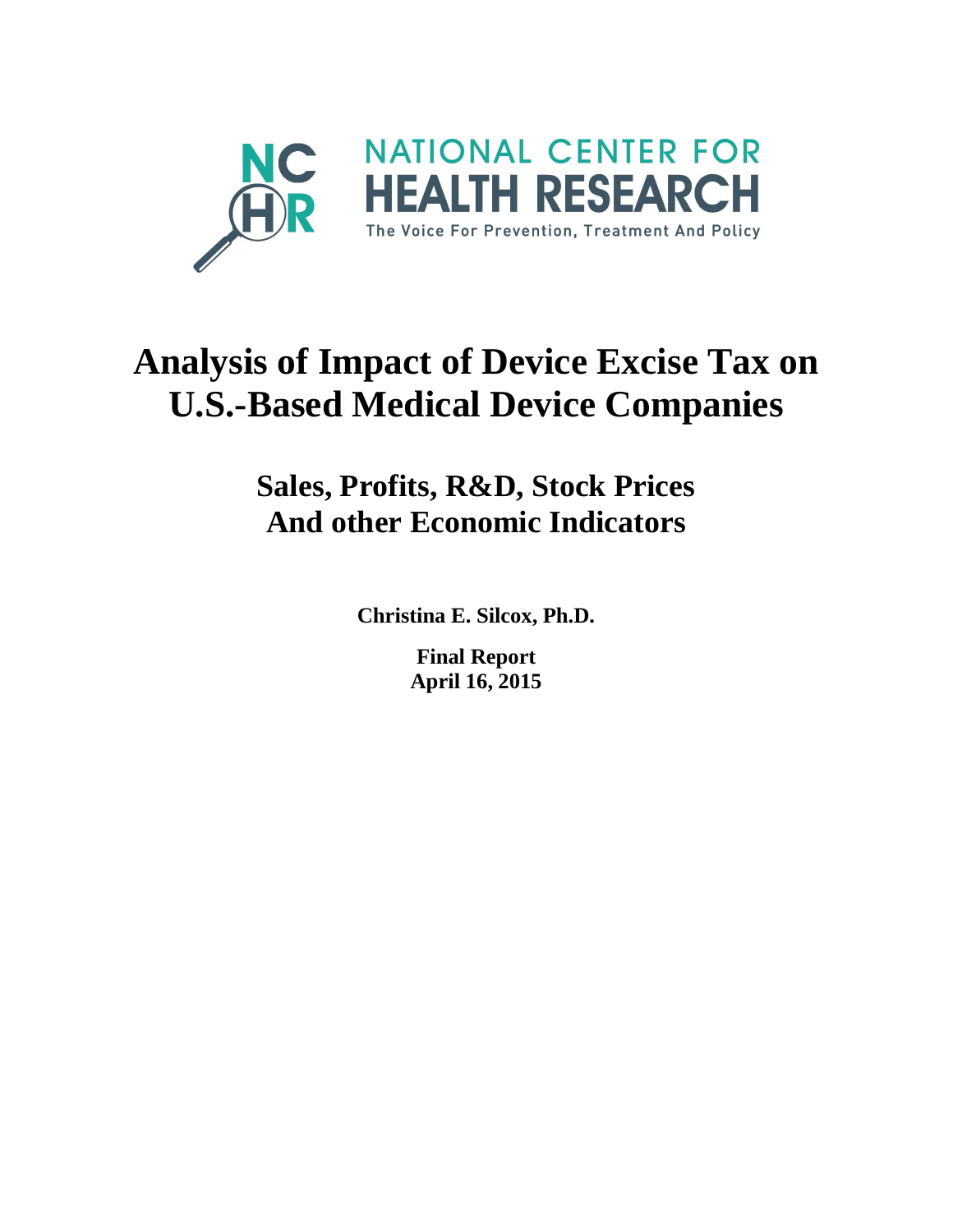#### **Is the Medical Device Tax Fair? Does it Harm Companies?**

The purpose of the 2.3% excise tax on medical devices, which was implemented in January 2013, is to raise revenue to help support health insurance coverage for the millions of Americans who have been unable to afford it. By increasing the number of Americans who are covered by health insurance starting in January 2013, device companies are expected to have increased sales.

Questions have been raised about the fairness of the tax and its potentially negative impact on sales, R&D spending, profit margins, and the fiscal health of large and small device companies. The Congressional Research Service concluded that the device tax has minimal impact on device companies because it is so small.<sup>1</sup> CRS economists point out that since the tax itself is tax deductible for device companies, the actual cost of the tax is only approximately 1.4% if the company doesn't pass on the tax to consumers.

To better understand the impact of the excise tax, the National Center for Health Research examined the stock prices, profit margins, sales, and R&D spending of the 12 largest device companies<sup>2</sup> based in the United States that exclusively make medical devices, as well as 9 of the smallest US-based device companies that are publicly traded and therefore provide objective information to the public.

#### **Employment**

Based on total employment numbers from their SEC annual reports,<sup>3</sup> nine of the 12 largest US-based device companies examined in this report increased their number of employees from the end of FY2012 to the end of FY2014, ranging between 7% to 26%. For the other three, one company showed no change in employment and two showed decreased employment (3% and 13%). Of the nine smaller companies examined in this report, five reported an increase in the number of their employees (2% to 733%) and four reported a decrease (1% to 4%).

We also examined data from comprehensive nationwide surveys conducted in January, 2014 and January, 2015 of US medical device executives by Emergo Group, a medical device industry consulting firm. The survey was completed in 2014 by 1,203 executives and in 2015 by 685 executives. Similar to the SEC annual reports we analyzed, they found that fewer than 9% of executives said they reduced staff or employee headcounts in 2013 as did 14% of the smaller number of executives who completed the survey in  $2015<sup>4</sup>$  Notably, the smaller device companies (fewer than 10 employees) were the least likely (3% in 2013 and 7% in 2014) to report that they reduced their staff or employee headcounts. The percentages were only slightly higher (8% in 2013 and 10% in 2014) for companies with fewer than 50 employees, which represent 80% of medical device companies. These Emergo data are more scientifically sound and meaningful than the results of Advamed's  $2013<sup>5</sup>$  and  $2014<sup>6</sup>$  surveys, which were filled by a small minority of (10-20%) of their members, resulting in a scientifically unsound, nonrepresentative group. In contrast, Emergo surveyed more than 20 times as many device executives, using a more objective survey on many different topics.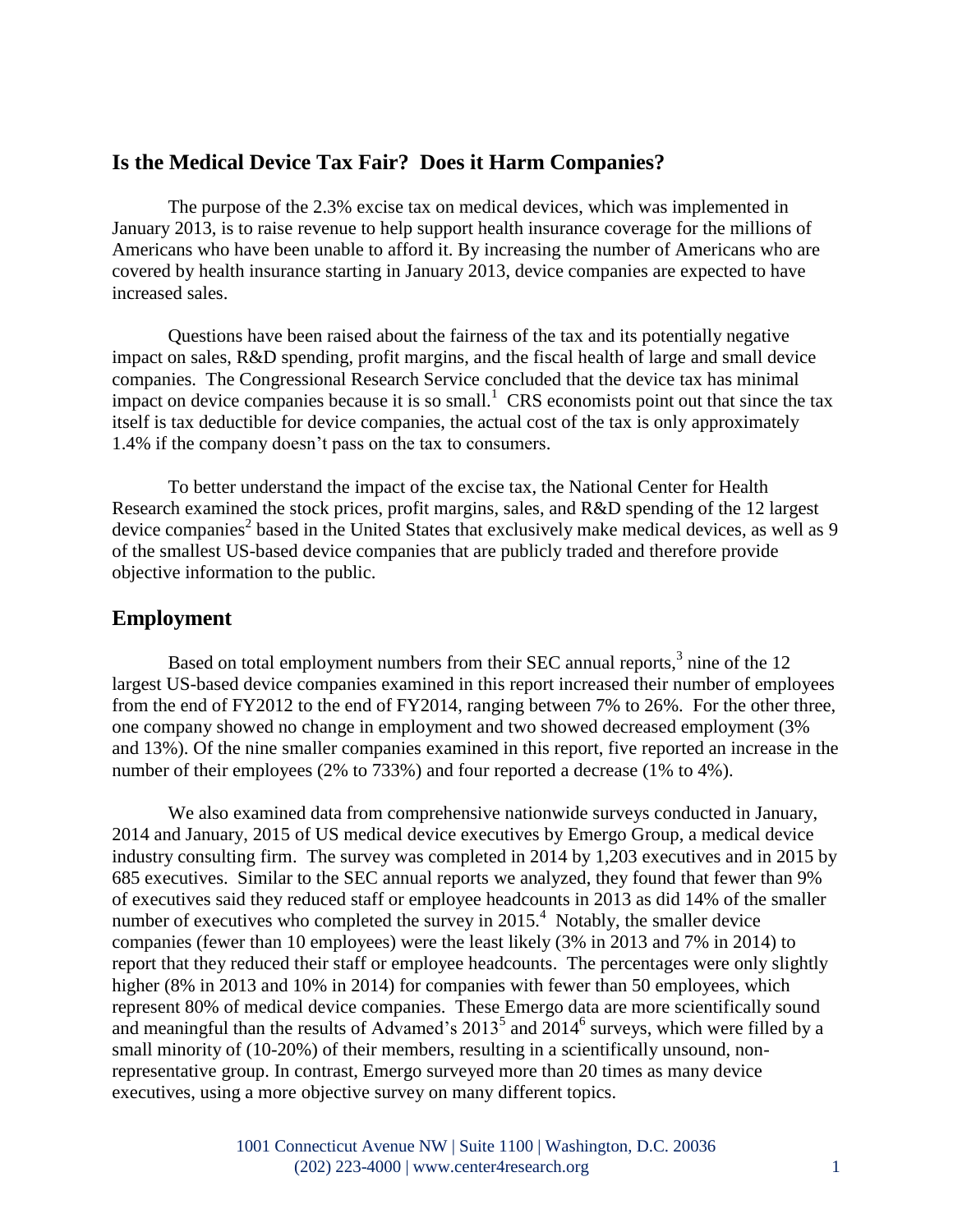| <b>Number of Employees at the</b><br><b>12 Largest US-Based Device Companies</b> |                |                |                              |  |  |  |
|----------------------------------------------------------------------------------|----------------|----------------|------------------------------|--|--|--|
| <b>Company</b>                                                                   | <b>FY 2012</b> | <b>FY 2014</b> | % Change<br>FY2012 to FY2014 |  |  |  |
| Medtronic*                                                                       | 45,000         | 49,000         | 9%                           |  |  |  |
| Allergan                                                                         | 10,800         | 10,500         | $-3%$                        |  |  |  |
| <b>Boston Scientific</b>                                                         | 24,000         | 24,000         | 0%                           |  |  |  |
| <b>St. Jude Medical</b>                                                          | 15,000         | 16,000         | 7%                           |  |  |  |
| <b>Stryker</b>                                                                   | 22,010         | 26,000         | 18%                          |  |  |  |
| <b>Edwards Lifesciences</b>                                                      | 8,200          | 9,100          | 11%                          |  |  |  |
| <b>CR</b> Bard                                                                   | 12,200         | 13,900         | 14%                          |  |  |  |
| Varian Medical Systems                                                           | 6,100          | 6,800          | 11%                          |  |  |  |
| <b>Zimmer Holdings</b>                                                           | 9,300          | 10,000         | 8%                           |  |  |  |
| Hologic                                                                          | 6,157          | 5,351          | $-13%$                       |  |  |  |
| CareFusion                                                                       | 15,000         | 16,000         | 7%                           |  |  |  |
| <b>Intuitive Surgical</b>                                                        | 2,362          | 2,978          | 26%                          |  |  |  |

*Data from www.sec.gov (accessed on 4/10/15). Employment numbers are approximate. \*Medtronic was US-based through FY2014.*

| <b>Number of Employees at</b><br><b>Small Publicly Traded Device Companies</b> |                |                |                                     |  |  |  |
|--------------------------------------------------------------------------------|----------------|----------------|-------------------------------------|--|--|--|
| <b>Company</b>                                                                 | <b>FY 2012</b> | <b>FY 2014</b> | % Change<br><b>FY2012 to FY2014</b> |  |  |  |
| <b>OraSure Tech</b>                                                            | 313            | 320            | 2%                                  |  |  |  |
| <b>AtriCure</b>                                                                | 230            | 320            | 39%                                 |  |  |  |
| Derma Sciences                                                                 | 244            | 303            | 24%                                 |  |  |  |
| Anika Therapeutics                                                             | 106            | 105            | $-1\%$                              |  |  |  |
| Cutera                                                                         | 227            | 266            | 17%                                 |  |  |  |
| <b>BIOLASE</b>                                                                 | 219            | 210            | $-4\%$                              |  |  |  |
| <b>Rockwell Medical</b>                                                        | 287            | 283            | $-1\%$                              |  |  |  |
| <b>Utah Medical</b>                                                            | 178            | 172            | $-3%$                               |  |  |  |
| Transenterix                                                                   | 12             | 100            | 733%                                |  |  |  |

*Data from www.sec.gov (accessed on 4/10/15). Employment numbers are approximate.*

1001 Connecticut Avenue NW | Suite 1100 | Washington, D.C. 20036 (202) 223-4000 | www.center4research.org 2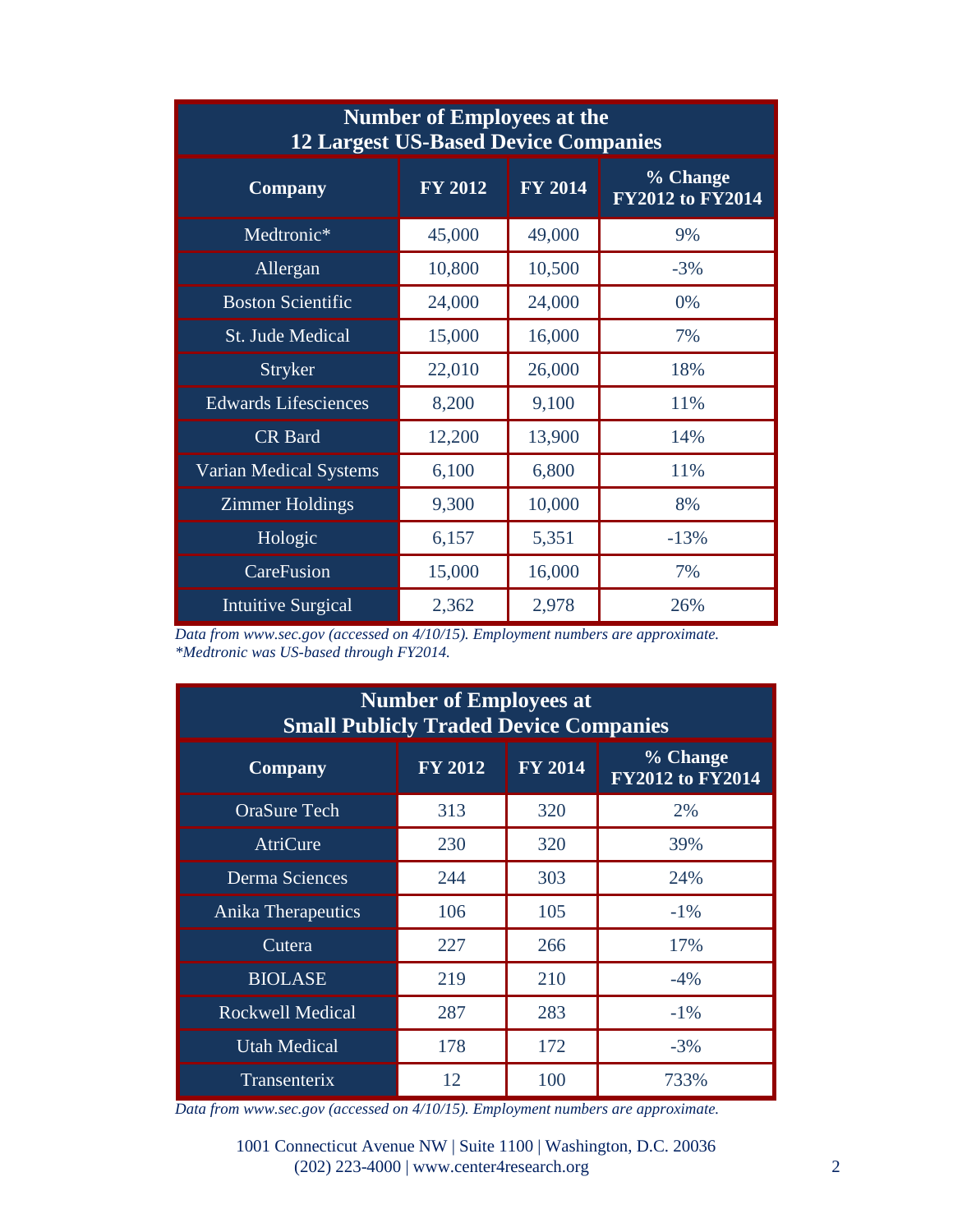Similarly, the report on 2013 employment released by a financial analysis news service, EP Vantage, showed that 11 of the top 15 device makers expanded their workforce after the device tax went into effect (increasing staff levels between 1% and 20%), one stayed the same, and one reduced their number of employees.<sup>7</sup> The other two device-makers spun off their pharmaceutical branches in 2013 but otherwise increased the number of employees at the original company.

#### **Stock Prices and Profit Margins**

For our analysis, we compared stock prices on the day the law went into effect and on its two year anniversary. For the 12 largest companies, we found that stock prices increased by an average of 66%, ranging from 6% to 126%. Medical device makers strongly outperformed the

| <b>Stock Prices for the 12 Largest US-Based Device Companies</b> |                             |                             |          |                      |  |
|------------------------------------------------------------------|-----------------------------|-----------------------------|----------|----------------------|--|
| <b>Company</b>                                                   | Jan 2,<br><b>2013 Close</b> | Jan 2, 2015<br><b>Close</b> | % Change | <b>Profit Margin</b> |  |
| Medtronic*                                                       | 41.88                       | 71.88                       | 72%      | 17.8%                |  |
| Allergan                                                         | 94.04                       | 212.75                      | 126%     | 21.2%                |  |
| <b>Boston Scientific</b>                                         | 5.89                        | 13.22                       | 124%     | $-1.6%$              |  |
| <b>St. Jude Medical</b>                                          | 36.61                       | 64.94                       | 77%      | 17.0%                |  |
| <b>Stryker</b>                                                   | 55.88                       | 93.99                       | 68%      | 5.3%                 |  |
| <b>Edwards Lifesciences</b>                                      | 92.14                       | 127.72                      | 39%      | 34.9%                |  |
| <b>CR</b> Bard                                                   | 101.83                      | 167.48                      | 64%      | 8.9%                 |  |
| <b>Varian Medical</b><br><b>Systems</b>                          | 72.47                       | 87.02                       | 20%      | 13.0%                |  |
| <b>Zimmer Holdings</b>                                           | 67.70                       | 112.59                      | 66%      | 15.4%                |  |
| Hologic                                                          | 20.47                       | 26.38                       | 29%      | 2.0%                 |  |
| CareFusion                                                       | 29.28                       | 59.43                       | 103%     | 12.0%                |  |
| <b>Intuitive Surgical</b>                                        | 497.52                      | 525.57                      | 6%       | 19.7%                |  |
|                                                                  |                             | <b>Average</b>              | 66.2%    | 13.8%                |  |
|                                                                  |                             |                             |          |                      |  |
| N.Y. Stock Exchange<br><b>Composite Index</b>                    | 8,632.01                    | 10,830.92                   | 25%      |                      |  |
| <b>NASDAQ</b>                                                    | 3,112.26                    | 4,726.81                    | 52%      |                      |  |

*Data from nytimes.com (accessed on 3/17/15). Stock prices are adjusted closing values and profit margins represent trailing 12 months of data posted by the companies*. *\*Medtronic was US-based through FY2014.*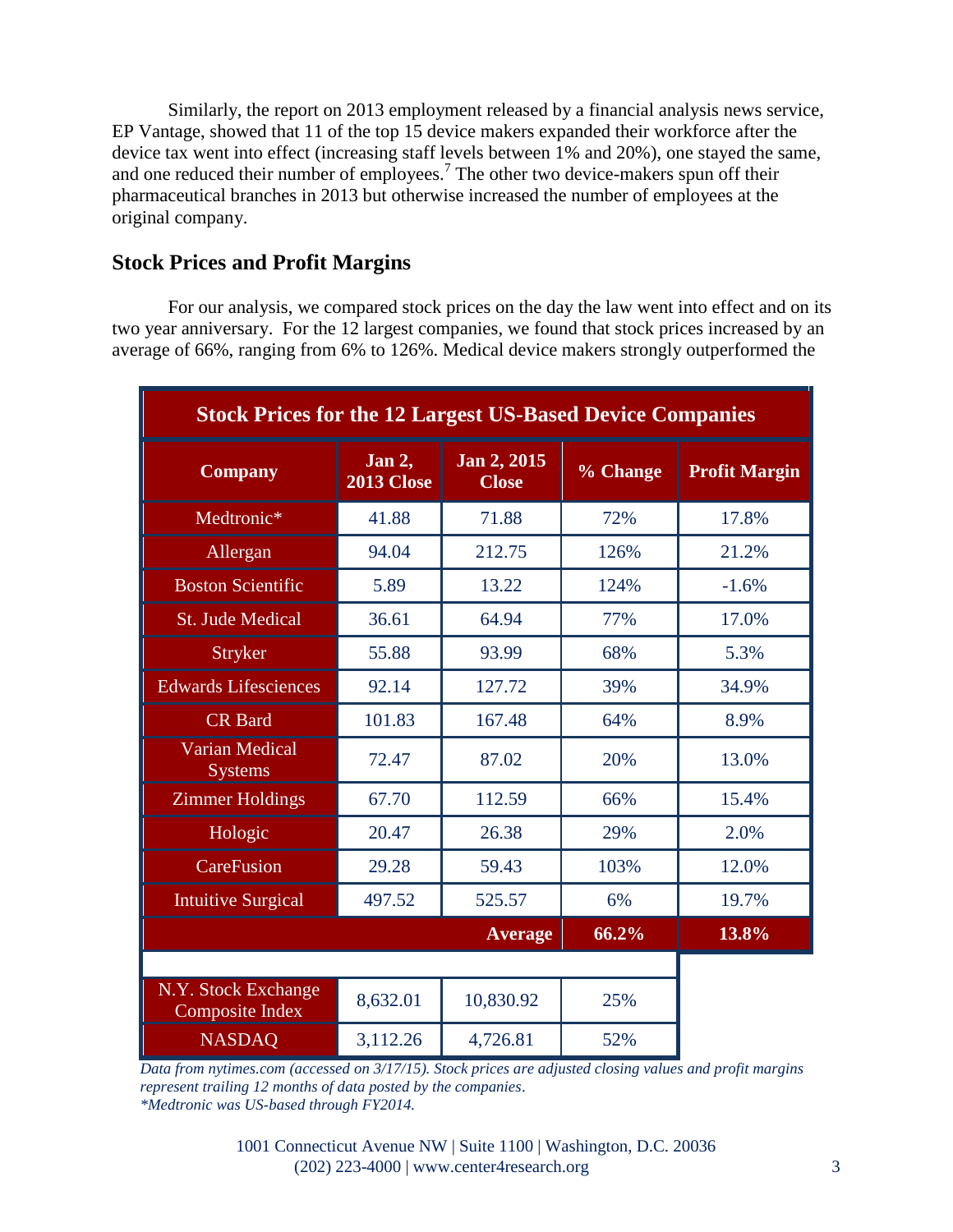New York Stock Exchange Composite Index, which increased by 25% during that same period, and also outperformed NASDAQ, which increased by 52%. The device company stocks increased even more than stocks in the top 5 US-based pharmaceutical companies,<sup>8</sup> which increased by 54% during the same two years.

Over the last decade, 12-month profit margins for the 12 largest device companies averaged between 9-17% (except in 2009),<sup>9</sup> and the most recently reported 12-month profit margins averaged above 13%, $10^{10}$  which is higher than most industries.<sup>11</sup>

| <b>Stock Prices for Small Publicly Traded Device Companies</b> |                             |                                |                                |                                       |  |
|----------------------------------------------------------------|-----------------------------|--------------------------------|--------------------------------|---------------------------------------|--|
| <b>Company</b>                                                 | Jan 2,<br><b>2013 Close</b> | Jan 2,<br>2015<br><b>Close</b> | $\frac{0}{0}$<br><b>Change</b> | <b>2013 Revenues</b><br>(in millions) |  |
| <b>OraSure Technologies</b>                                    | 7.25                        | 9.95                           | 37%                            | \$98.3M                               |  |
| <b>AtriCure</b>                                                | 7.14                        | 19.78                          | 177%                           | \$81.9M                               |  |
| <b>Derma Sciences</b>                                          | 11.45                       | 9.22                           | $-19%$                         | \$79.7M                               |  |
| <b>Anika Therapeutics</b>                                      | 10.87                       | 39.76                          | 266%                           | \$71.8M                               |  |
| Cutera                                                         | 9.00                        | 10.86                          | 21%                            | \$56.9M                               |  |
| <b>BIOLASE</b>                                                 | 1.84                        | 2.64                           | 43%                            | \$56.2M                               |  |
| <b>Rockwell Medical</b>                                        | 8.13                        | 10.15                          | 25%                            | \$52.4M                               |  |
| <b>Utah Medical Products</b>                                   | 36.85                       | 57.88                          | 57%                            | \$40.5M                               |  |
| Transenterix                                                   | 1.40                        | 2.95                           | 111%                           | \$1.4M                                |  |
|                                                                |                             | <b>Average</b>                 | 80%                            |                                       |  |
|                                                                |                             |                                |                                |                                       |  |
| N.Y. Stock Exchange<br><b>Composite Index</b>                  | 8,632.01                    | 10,830.92                      | 25%                            |                                       |  |
| <b>NASDAQ</b>                                                  | 3,112.26                    | 4,726.81                       | 52%                            |                                       |  |

*\*Adjusted stock prices (Yahoo Finance, accessed 3/5/15). Revenues obtained from SEC 10-K reports.*

Since the smallest device companies are not publicly traded, it is not possible to gather audited information about their sales and profits. An earlier version of this report analyzed the 6 publically-traded Advamed members with 2013 revenues under \$200 million. To analyze a more representative sample of the smallest US-based publicly traded companies, this final report instead relies on Bloomberg.com's list of companies in the Health Care Equipment & Services Industry to identify companies that reported 2013 revenues under \$100 million.<sup>12</sup> To be included, companies must have had a device approved by the FDA before 2010 and must be subject to the excise tax. The 9 companies meeting these criteria had 2013 revenues ranging from \$1.4 to \$98.3 million. Transentrix, the one Advamed member listed in Bloomberg that had 2013 revenue under \$100 million, has also been included in this analysis. From the first day the law went into effect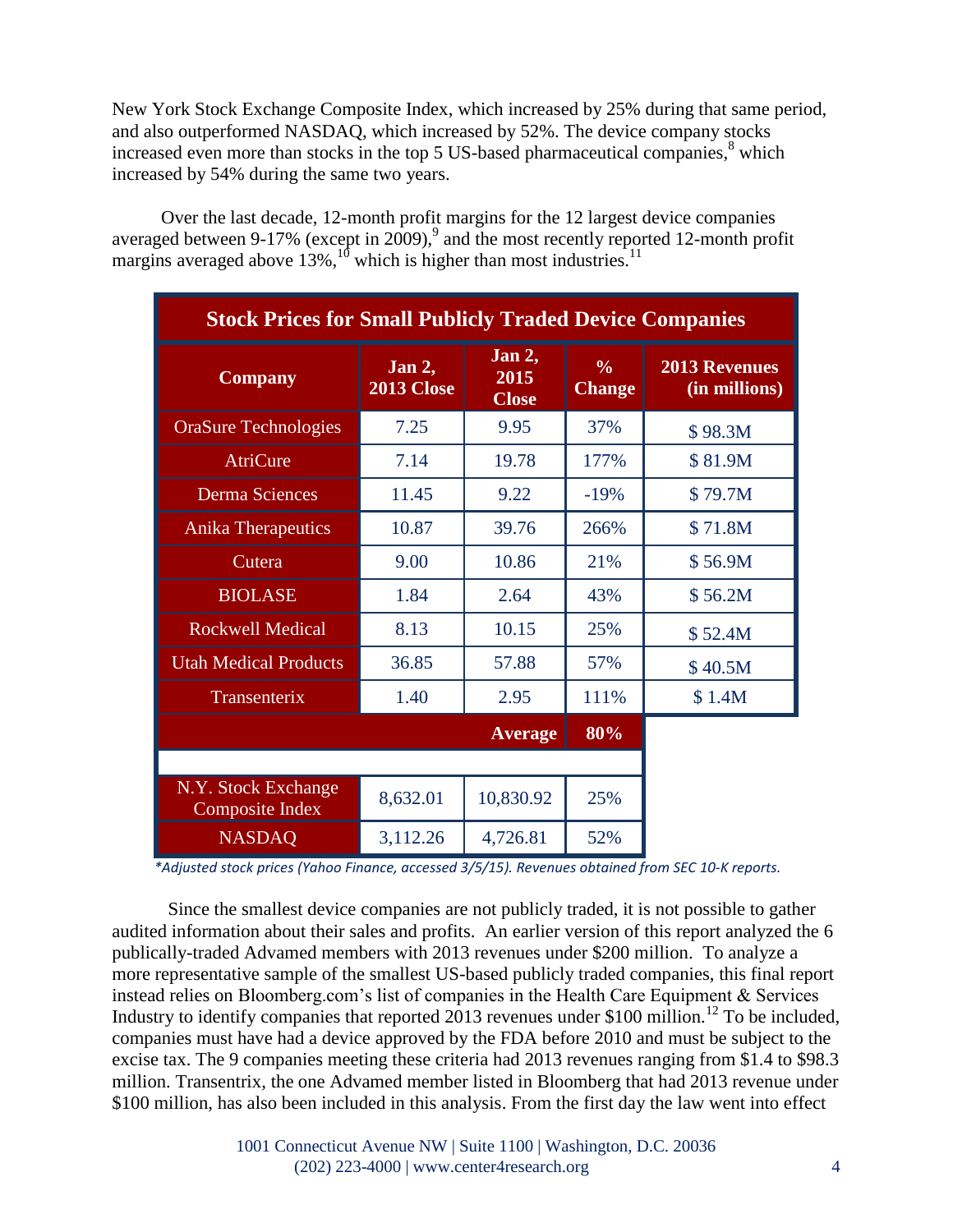compared to its two year anniversary, stock prices increased by an average of 80%. Stock prices decreased for one small company (19%), but increased between 21% and 266% for the other 8 small companies.

#### **R&D, Sales, and Profits from 2005 to the Present**

As shown in the graphs below, R&D expenditures have steadily increased since 2005 for most of the 12 largest device companies, and have remained steady as a percentage of Net Sales. R&D spending also increased for 6 of the smaller companies, and remained flat for 2 (the graph shows that R&D spending for the ninth small company, Rockwell, was dramatically skewed because of the completion of a clinical trial in 2013). The results directly contradict Advamed claims that the tax reduces  $R&D$  spending and thus harms innovation.<sup>6</sup>

The graphs also show that sales<sup>13</sup> have steadily increased since 2005 for most of the 12 largest device companies. Profits and profit margins for these companies vary from quarter to quarter, but the trend shows profit margins are generally stable for most of these companies over  $time<sub>14</sub>$  and are high compared to most other industries.<sup>11</sup> Stock prices and other economic indicators are influenced by many factors, including acquisitions and mergers, new blockbuster products, and recalls. However, the trends are absolutely clear: the device companies are doing well (despite some expensive, well-publicized recalls of medical devices in recent years) and there is no evidence that the device tax had a negative impact on device companies when comparing 2013 and 2014 indicators to those of the last 10+ years.

Of the 9 smallest publicly traded device companies, most reported increases in Net Sales<sup>15</sup> in recent years and only 1 reported sales that decreased in recent years. We analyzed Net Sales data from 2005 when it was made available and more recently when data from 2005 were not available.

In summary, there is no objective evidence that smaller or larger device companies were harmed by the device tax. Device companies are thriving because over 10 million Americans have obtained health insurance through the Affordable Care Act and millions more through Medicaid expansion.<sup>16</sup> The ACA is greatly benefiting medical device manufacturers because baby boomers and others no longer have to wait for Medicare coverage in order to have diagnostic tests, joint replacements, cardiac surgery, and other surgeries and treatments that involve devices. Like the other levies in the ACA, the device tax was designed to ensure that the companies that are benefiting from the ACA will do their part to help support it.

#### **What are the Benefits and Harms from the Device Tax?**

According to the Joint Committee on Taxation, repealing the excise tax on medical devices would cost more than \$29 billion over 10 years,<sup>17</sup> which our economy cannot afford. It is also worth noting that U.S. Taxpayers are paying a disproportionate share of the cost of medical devices, since the prices of devices in the U.S. far exceed the prices for the same devices sold in other comparable countries, and these costs contribute to the higher costs of health care in the U.S. compared to other countries with longer life expectancies.<sup>18, 19</sup>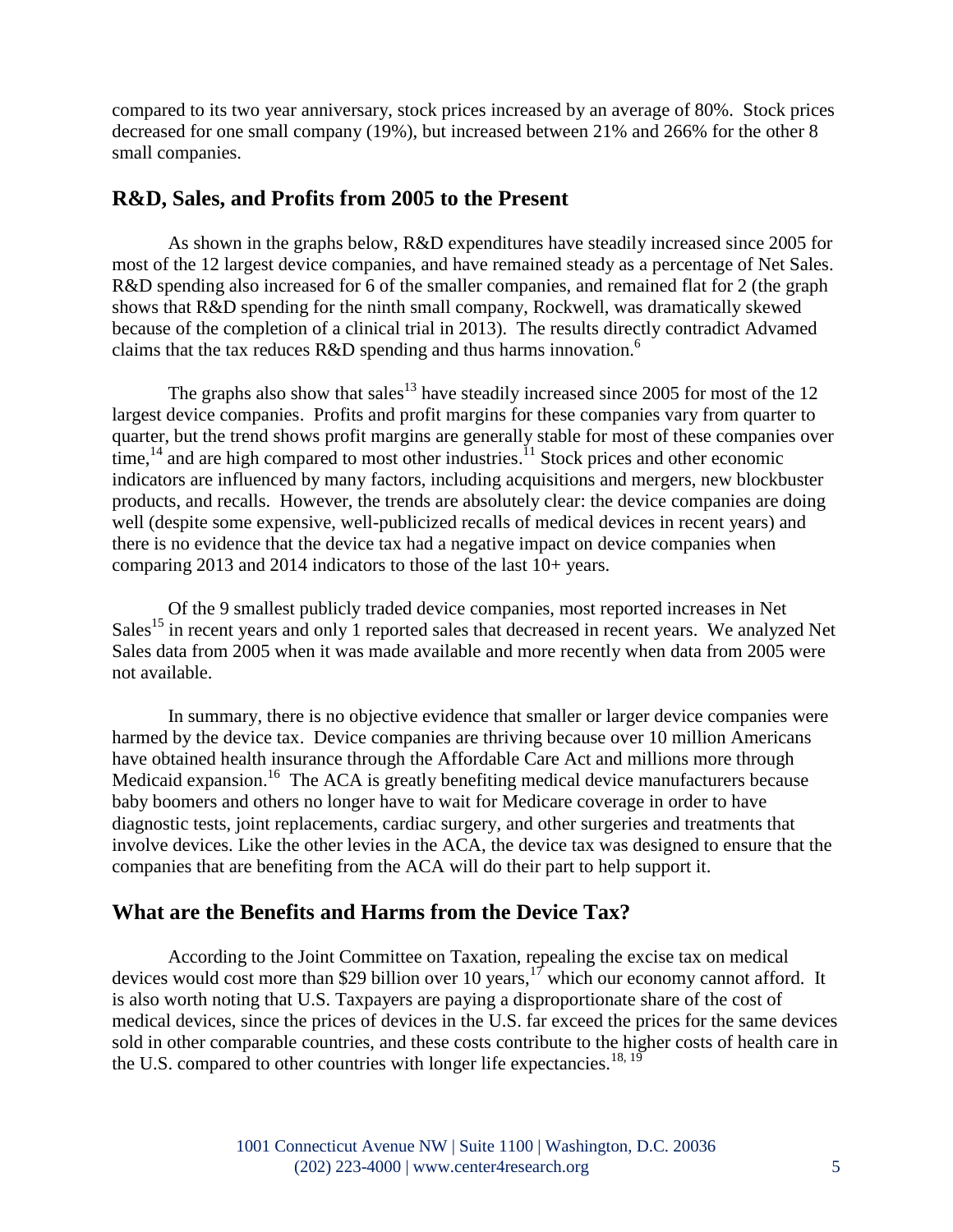### **R&D Expenditures**



1001 Connecticut Avenue NW | Suite 1100 | Washington, D.C. 20036 (202) 223-4000 | www.center4research.org 6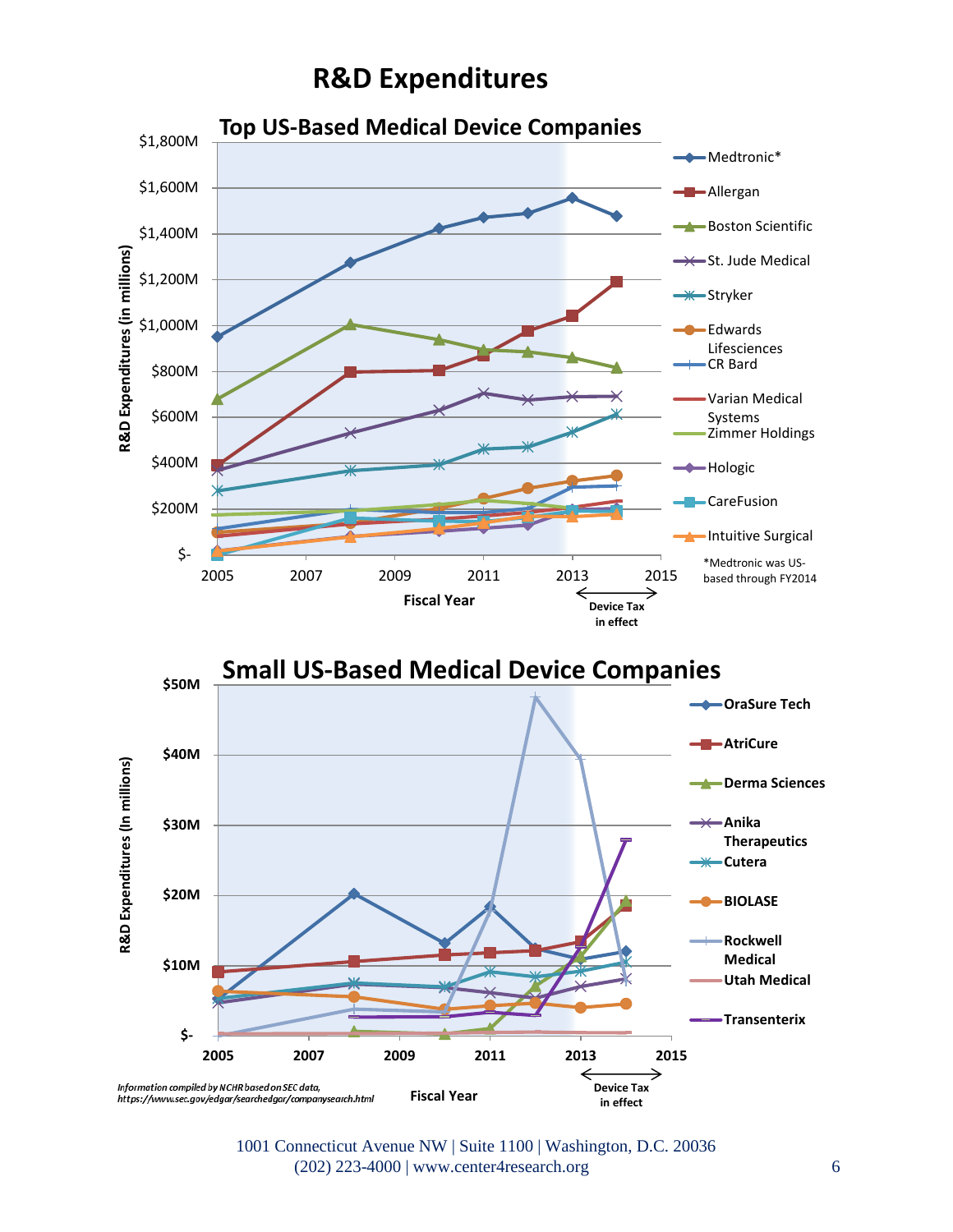

1001 Connecticut Avenue NW | Suite 1100 | Washington, D.C. 20036 (202) 223-4000 | www.center4research.org 7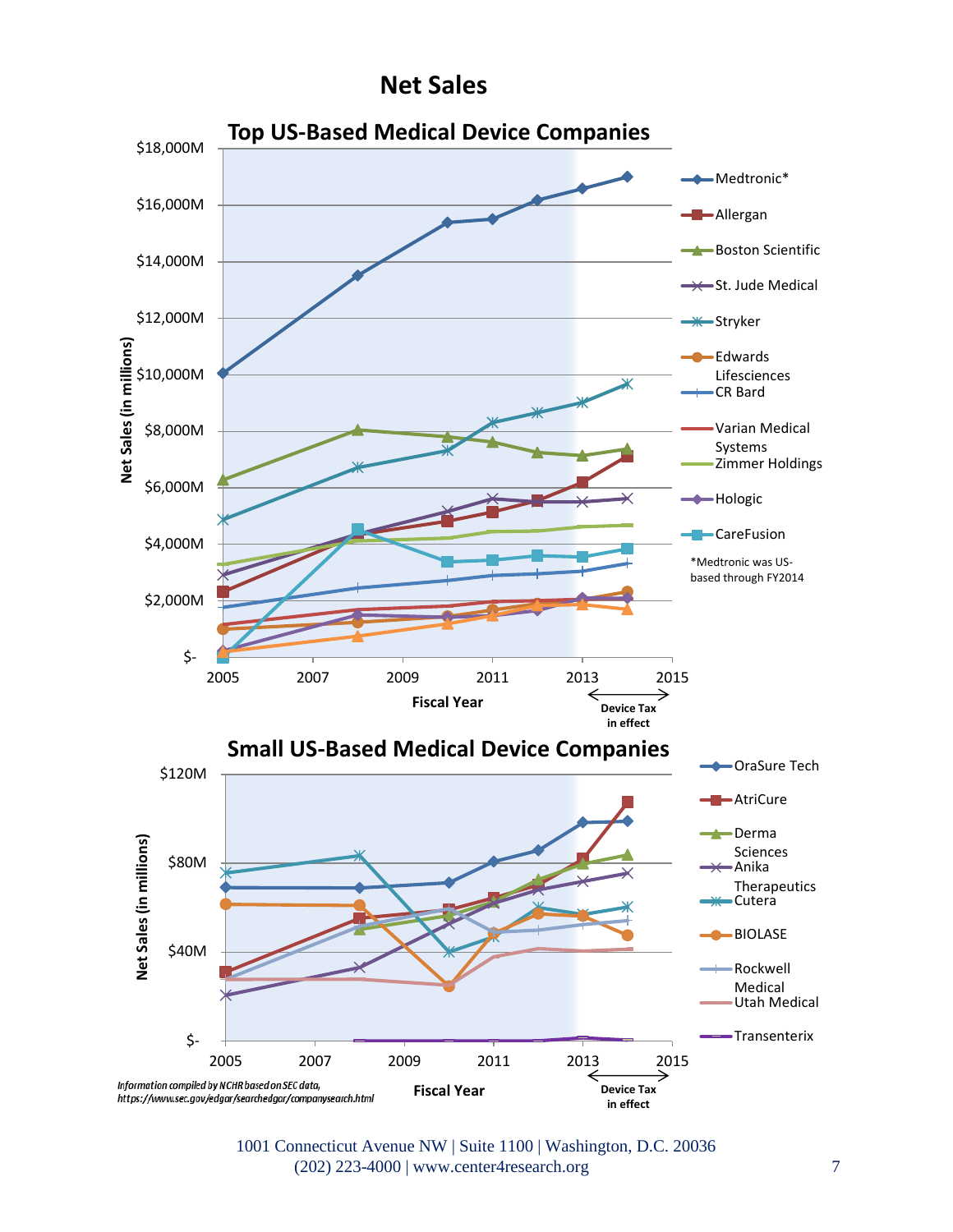

1001 Connecticut Avenue NW | Suite 1100 | Washington, D.C. 20036 (202) 223-4000 | www.center4research.org 8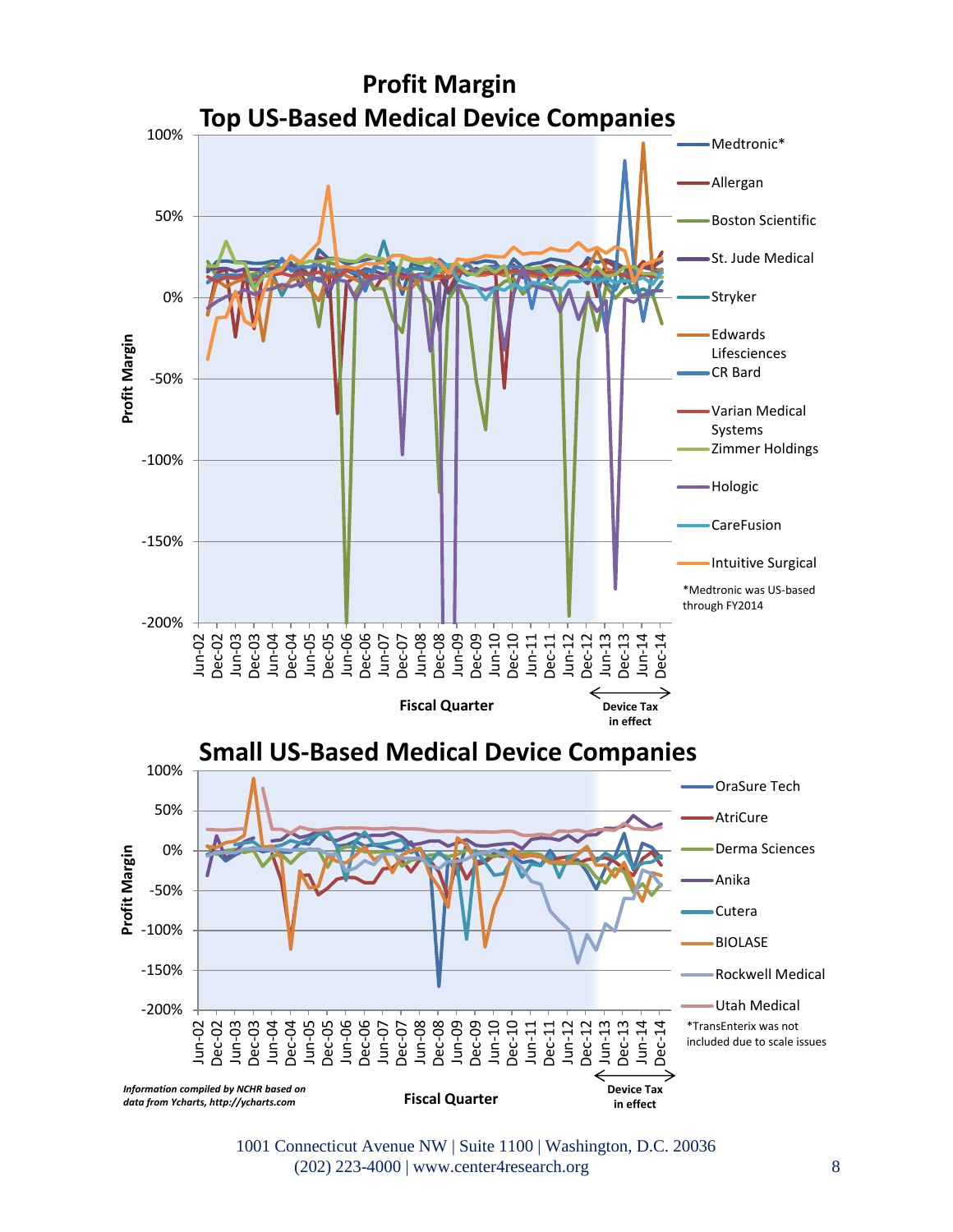As our charts show, the medical device industry is highly profitable and is thriving since they started paying the excise tax. Whether or not the manufacturers increase the cost of their devices by 2.3% as a result of the tax, it has had or would have almost no impact on the cost of consumers' health care or insurance, given the many other factors contributing to the high cost of health care.<sup>20</sup> In fact, the cost of health care increased less from 2013 to 2014 than it has in the past 10 years.<sup>21</sup>

It is important to note that Congress designed the excise tax so that it applies equally to imported and domestically produced devices, and does not apply to devices produced in the U.S. for export, so there would be no benefit for manufacturers to shift production overseas.

*The author would like to thank Diane Ng and Alisha Malkani for their help researching and editing this report.*

<http://www.emergogroup.com/resources/research/annual-medical-device-industry-survey> <sup>5</sup> Impact of the Medical Device Excise Tax: A Status Report from Advamed (Feb 19, 2014) <http://advamed.org/res/417/impact-of-the-medical-device-excise-tax>

<http://www.pharmexec.com/pharm-exec-s-pharma-top-50-brief>

<sup>9</sup> Calculated using data from Ycharts. [http://ycharts.com](http://ycharts.com/)

 $10$  Profit margins (which represent the trailing 12 months of data posted by the companies) were accessed from [nytimes.com](http://www.nytimes.com/) on 3/17/2015.

<sup>11</sup> [https://biz.yahoo.com/p/sum\\_qpmd.html](https://biz.yahoo.com/p/sum_qpmd.html)

 $\overline{a}$ 

<sup>14</sup> Ycharts [http://www.ycharts.com](http://www.ycharts.com/)

 $^1$  U.S. Congressional Research Service. The Medical Device Excise Tax:Economic Analysis (R43342; January 9, 2015) by Jane G. Gravelle and Sean Lowry.<http://fas.org/sgp/crs/misc/R43342.pdf>

<sup>&</sup>lt;sup>2</sup> We selected the 12 largest US-based companies that primarily or exclusively sell devices from the top companies listed on *Medical Device and Diagnostic Industry (December 14, 2013). Top 40 Medical Device Companies.* <http://www.mddionline.com/article/top-40-medical-device-companies>

 $3$  Employment numbers used for this calculation were topline worldwide employment reported in the companies' 10-K reports as posted on the SEC website. Large companies generally report approximate employment rather than exact numbers.

 $^4$  Emergo Outlook for the medical device industry in 2014 (January 2014) and 2015 (January 2015).

 $^6$  Impact of the Medical Device Excise Tax: January 2015 Status Report (Jan 28, 2015)

<http://advamed.org/res/835/impact-of-the-medical-device-tax-january-2015-status-report>

 $^7$  EP Vantage. Medtech employment stable despite harsh environment (August 27,2014)

<http://info.evaluategroup.com/Lead-Nurture-2014-epv-emt-jobs-numbers-lp.html>

 $^8$  Pharmaceutical Executive. Pharm Exec's Pharma Top 50 in Brief (Jul 02, 2014).

<sup>&</sup>lt;sup>12</sup> Using the list of companies from Bloomberg's website, we analyzed all US-based companies with (a) 2013 revenues below \$100 million, (b) at least one FDA device approved before 2010 and (c) if they had stated in their SEC 10-K reports that they were affected by the ACA Medical Device Excise Tax.

[http://www.bloomberg.com/research/sectorandindustry/industries/industrydetail.asp?code=351010&country=US](http://www.bloomberg.com/research/sectorandindustry/industries/industrydetail.asp?code=351010&country=US&firstrow=0) [&firstrow=0](http://www.bloomberg.com/research/sectorandindustry/industries/industrydetail.asp?code=351010&country=US&firstrow=0)

 $^{13}$  Net Sales or Sales/Revenue due to Product were used when available in the yearly 10-K SEC reports. Carefusion only reports "Revenue" so that figure was used.

<sup>15</sup> Net Sales or Revenue due to Product were used when available in the yearly 10-K SEC reports. Cutera Net Sales figure is Revenue due to Products and Services. AtriCure Net Sales figure is total revenue, which is stated in their 2014 10-K report to be "generated primarily from the sale of our disposable surgical devices".

<sup>&</sup>lt;sup>16</sup> New York Times (November 11, 2014). The Upshot: Affordable Care Act Enrollment FAQs.